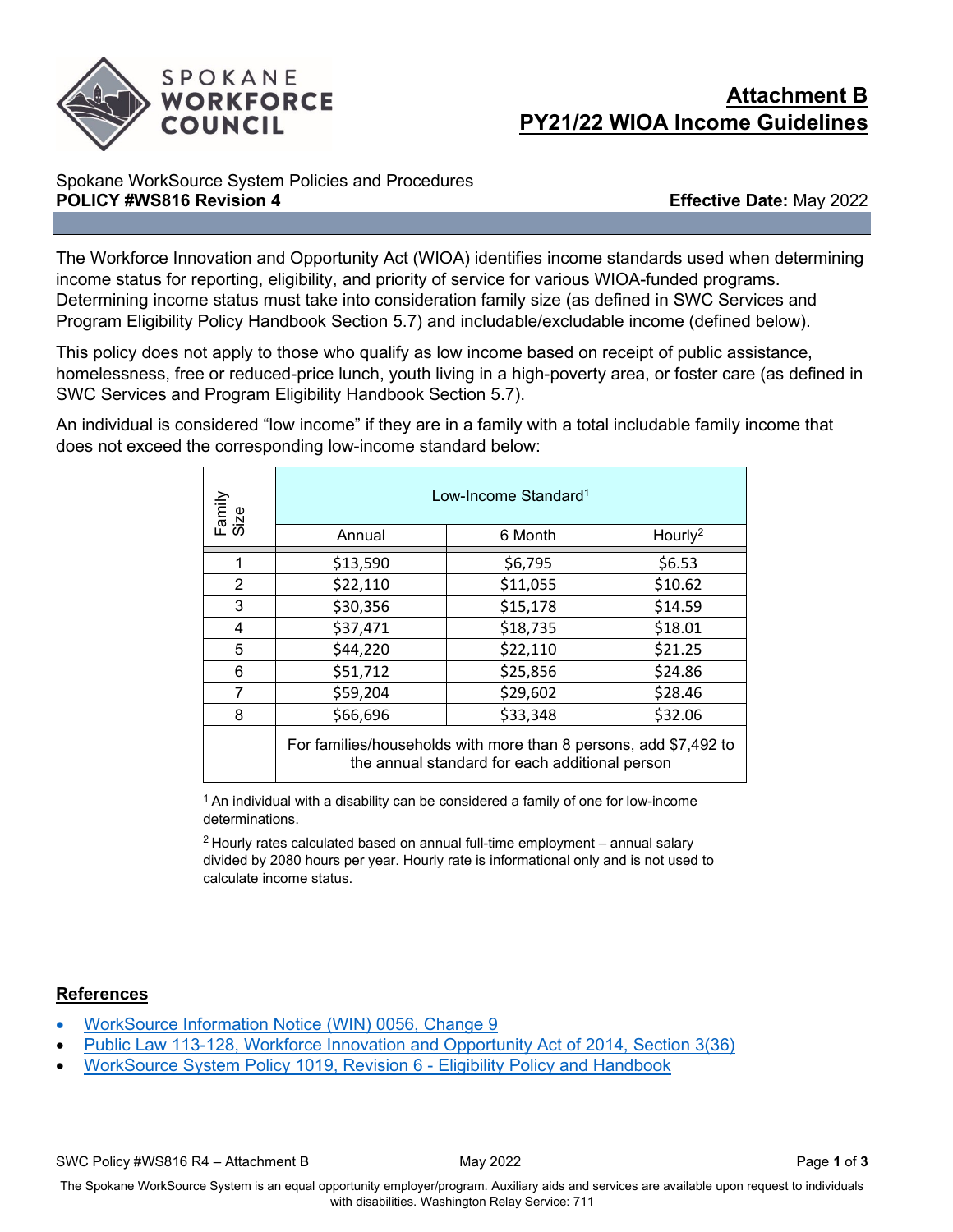## **Types of Includable and Excludable Income**

In addition to required income inclusions and exclusions defined in 20 CFR 680.650 and TEGL 19-16 respectively (noted below), the SWC has defined what is included or excluded as income for low-income determinations. While the SWC has defined these included and excluded income lists, it is not all-inclusive and may be added to or changed as necessary. For items not on the list, contact the SWC for guidance.

|                | <b>Included Income</b>                                                                                                                                                                                                                                 |  |  |
|----------------|--------------------------------------------------------------------------------------------------------------------------------------------------------------------------------------------------------------------------------------------------------|--|--|
| 1.             | Gross wages and salaries before deductions received from work performed as an employee,<br>including wages earned while in On-the-Job Training (OJT), on reserve duty in the Armed Forces,<br>and severance pay.                                       |  |  |
| 2.             | Net receipts from non-farm self-employment (receipts from a person's own unincorporated business,<br>professional enterprise or partnership, after deductions for business expenses). Any business losses<br>will off-set wage earnings.               |  |  |
| 3 <sub>1</sub> | Net receipts from farm self-employment (receipts from a farm which one operates as an owner,<br>renter, or sharecropper, after deductions for farm operating expenses). Any farm losses will off-set<br>wage earnings.                                 |  |  |
| 4.             | Regular payments from railroad retirement benefits, strike benefits from union funds, worker's<br>compensation (not lump sum) and training stipends.                                                                                                   |  |  |
| 5.             | Alimony.                                                                                                                                                                                                                                               |  |  |
| 6.             | Military family allotments or other regular support from an absent family member or someone not<br>living in the household, except child support payments and military payments indicated below which<br>are excluded from family income calculations. |  |  |
| 7.             | Pensions whether private or government employee (including military retirement pay).                                                                                                                                                                   |  |  |
| 8.             | Regular insurance or annuity payments received by the individual or family member.                                                                                                                                                                     |  |  |
| 9.             | College or university grants or scholarships based on merit, fellowships and assistantships (other<br>than needs-based scholarships).                                                                                                                  |  |  |
| 10.            | Dividends, interest, net rental income, net royalties, periodic receipts from estates or trusts and net<br>gambling or lottery winnings.                                                                                                               |  |  |
| 11.            | Regular payments from Social Security Disability (SSDI), old-age, and survivors insurance received<br>under the Social Security Act (TEGL 19-16).                                                                                                      |  |  |
| 12.            | Unemployment insurance payments (TEGL 19-16).                                                                                                                                                                                                          |  |  |
| 13.            | Child support payments (TEGL 19-16).                                                                                                                                                                                                                   |  |  |